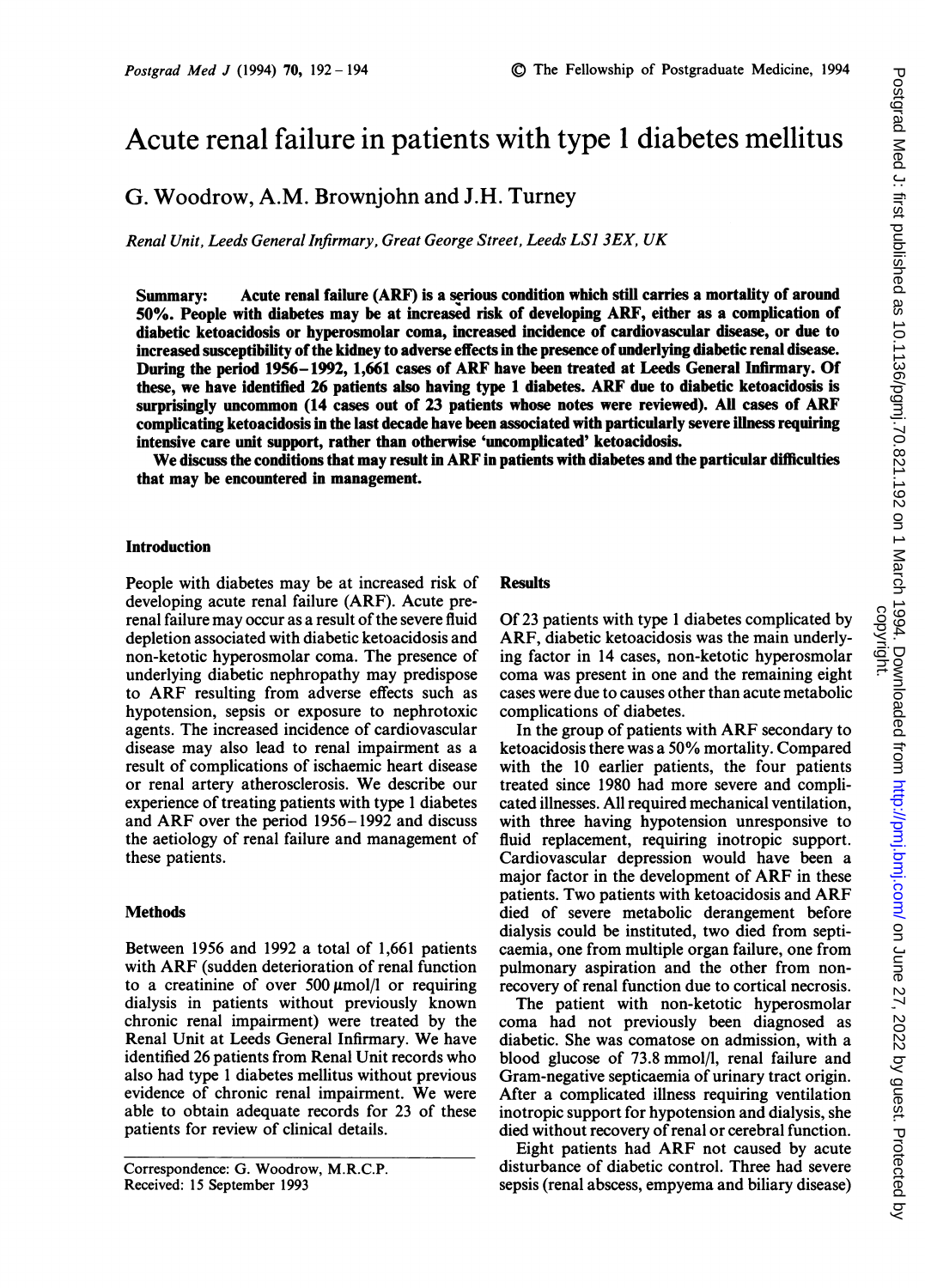and all of these died. Three had cardiac causes of ARF (myocardial infarction, cardiac failure and cardiac surgery) and only one of these survived. Of the remaining two patients, one had pre-renal ARF due to Addison's disease presenting as fluid depletion and uraemia, and the other occurred in a patient with a fractured femur and pre-existing cardiac failure. Both of these recovered without the need for dialysis.

# **Discussion**

Acute renal failure is a serious illness with a mortality still around 50% in most series.' Patients with diabetes may be predisposed to the development of ARF due to <sup>a</sup> variety of reasons. Although diabetic ketoacidosis can result in severe fluid depletion accompanied by marked metabolic disturbance, it is surprisingly rare for it to be complicated by ARF. In a study of deaths in people with diabetes under the age of 50 years, 74 out of 448 deaths were due to ketoacidosis, yet only two of these also developed  $ARF<sup>2</sup>$ . It is our impression that ARF due to 'uncomplicated' ketoacidosis may be becoming even more rare, as our most recent cases were complicated by cardiorespiratory failure. The rarity of ARF complicating ketoacidosis may reflect the standard of current management of this condition. It is also possible that the osmotic effect of hyperglycaemia tends to preserve the intravascular volume and that the associated diuresis protects against development of ARF.

Non-ketotic hyperosmolar coma is characterized by profound dehydration and may be accompanied by hypotension and uraemia. Presentation is often late due to lack of ketotic symptoms and there are often associated problems such as neurological dysfunction and sepsis. Mortality is high with death often due to serious underlying illness.3

Other causes of ARF which are more likely to occur in patients with diabetes include radiocontrast nephropathy, which is more likely to occur in the presence of diabetic nephropathy,<sup>4</sup> especially with chronic renal impairment;<sup>5</sup> papillary necrosis complicating urinary tract infection;<sup>6</sup> and atherosclerotic renal artery disease complicated by either administration of angiotensin converting enzyme inhibitors or renal artery occlusion.7 One study has shown diabetes to increase the risk of ARF developing from hypovolaemia,<sup>8</sup> though two other studies did not show diabetes to be an independent risk factor for development of ARF in patients admitted to hospital or intensive care. $9,10$  It is important to remember that unexplained ARF in <sup>a</sup> patient with diabetes may be due to unrelated causes and exclusion of urinary tract obstruction or intrinsic renal parenchymal disease is mandatory.

The presence of diabetes poses certain particular problems in the management of ARF. Prompt institution of dialysis is important as the diabetic patient may tolerate uraemia less well. Diabetes must be well controlled as uncontrolled ketosis may worsen hyperkalaemia and metabolic acidosis. Insulin requirements are often altered, either being increased due to insulin resistance or decreased due to impaired clearance of circulating insulin.<sup>11</sup>

Although the majority of patients requiring dialysis will receive intermittent haemodialysis, this may be poorly tolerated in patients with cardiac dysfunction or autonomic neuropathy, with development of hypotension during treatment. Anticoagulation with heparin on dialysis may increase the risk of haemorrhage from proliferative retinopathy and prostacyclin may be used as a safer alternative.'2 Although peritoneal dialysis causes less cardiovascular disturbance, it may be complicated by peritonitis and chest infections (due to confinement in bed and splinting of the diaphragm), and may provide inadequate control of uraemia in the hypercatabolic patient. Continuous arteriovenous or venovenous haemofiltration (or haemodialysis) are the best tolerated forms of treatment in patients with cardiovascular instability, allowing greater fluid removal and so more freedom for the administration of drugs and nutrition.

Patients with diabetes may be at increased risk of developing ARF. This condition carries a high mortality and management may be more complicated by the presence of diabetes. Some cases may be avoidable by reducing exposure of the diabetic patient to nephrotoxic agents.

#### References

- 1. Turney, J.H., Marshall, D.H., Brownjohn, A.M., Ellis, C.M. & Parsons, F.M. The evolution of acute renal failure, 1956-1988. *Q J Med* 1990, **74:** 83-104.
- 2. Tunbridge, W.M.G. Factors contributing to the deaths of diabetics under fifty years of age. Lancet 1981, ii:  $569 - 572$ .
- 3. McCurdy, D.K. Hyperosmolar hyperglycaemic nonketotic diabetic coma. Med Clin North Am 1970, 54: 683-699.
- 4. Parfrey, P.S., Griffiths, S.M., Barrett, B.J. et al. Contrast material-induced renal failure in patients with diabetes mellitus, renal insufficiency or both. N Engl <sup>J</sup> Med 1989, 320: 143-149.
- 5. Weinrauch, L.A., Healey, R.W., Leland, O.S. et al. Coronary angiography and acute renal failure in diabetic azotaemic nephropathy. Ann Intern Med 1977, 61: 56-69.